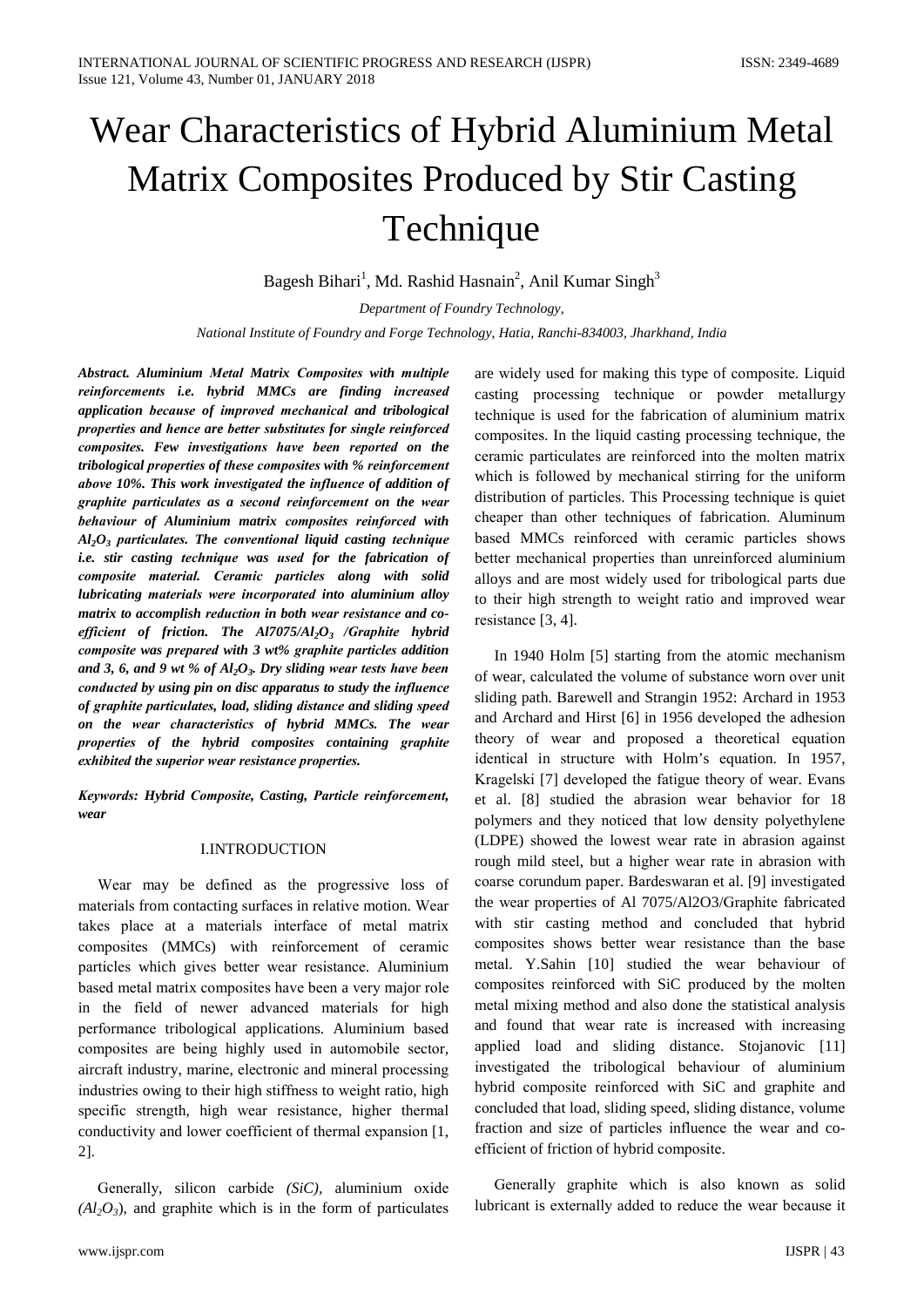acts as self lubricating material. Many researchers investigated on aluminium graphite composite which contains less amount of graphite which shows better wear properties over the base alloys but found decrease in strength of composite.

## **IL EXPERIMENTAL PROCEDURE**

Materials. Aluminium alloy Al 7075 was purchased from Bharat Aerospace metals, Mumbai. Graphite and  $Al_2O_3$  particles were purchased from N.B. Enterprises, Bilaspur. The chemical composition of Al 7075 alloy is given in Table 1.

Table 1. Chemical composition of Al 7075

| Element | Zn   | Cu   | Μg   | Si   | Fe    |
|---------|------|------|------|------|-------|
| $Wt.$ % | 5.8  | 1.5  | 2.4  | 0.09 | 0.36  |
| Element | Fe   | Mn   | Сr   | Ti   | Al    |
| Wt%     | 0.36 | 0.07 | 0.21 | 0.05 | 89.52 |

Fabrication Method. A stir casting setup consists of an electric resistance furnace and a stirrer assembly, was used to synthesize the composite. The stirrer assembly consists of a four blade graphite stirrer, which was connected to a variable speed electric motor with range of 800 to 900 rpm by means of a steel shaft.

Approximately 1 Kg of aluminium alloy in solid form (circular rod) was melted at  $800^{\circ}$ C in the resistance furnace. Preheating of reinforcement particles was done at 800°C for 2 hour to remove moisture, gases and other organic contaminants from the surface of the particles which will improve the wettability between matrix and the reinforcement particles. Once the Al alloy is in full liquid condition 1% Mg is added into the molten metal for increasing the wettability. After that 0.3% hexachloro ethane  $(C_2Cl_6)$  is added for the degassing purpose. The stirrer was then lowered vertically up to 3 cm from the bottom of the crucible (total height of the melt was 9 cm).

The speed of the stirrer was gradually raised to 900 rpm and the preheated particles were added into the melt through a steel pipe and funnel at the rate of 10- 20  $g/min$ . The speed controller maintained a constant speed of the stirrer, as the stirrer speed got reduced by 50-60 rpm due to the increase in viscosity of the melt when particulates were added into the melt. After the addition of particles, stirring was continued for approximately 10 minutes for proper mixing of particles in the matrix. The melt was kept in the crucible for approximate half minute in static condition and then it was poured in the metallic mould.

## **Wear Test**

From cast plate, a small portion of dimension  $2 \times 2 \times 10$  $\text{cm}^3$  were cut and then it was machined to make the cylindrical pin of having dimension 6mm diameter and 35 mm length Fig.1. The wear and frictional tests were carried out on pin on disc apparatus (Model: TR-20LM-M5) Fig.2.

Before conducting the test, the pin and the disc surfaces were polished with emery papers, so that the contact will be a smooth one. The test pieces were cleaned with tetrachloro-ethylene solution before each test. All the wear tests were carried out as per ASTM G-99 standard under dry condition at room temperature. The wear in specimen after each test was noted by an electronic display.



Fig.1.Pin for wear test



Fig.2. Pin on Disc wear testing machine

## **Calculation of sliding distance.**

Sliding Speed (V<sub>S</sub>) = ( $\pi$ DN/60000) m/s, Sliding distance (D<sub>S</sub>) in meter= ( $\pi$ DNT /60000) m

Where,  $\pi = 3.14$ , D = Dia. of wear track in mm, N = Disc speed in RPM,  $T = Test$  duration in sec

Calculation of the disc speed for the sample of 10 kg load.

Sliding speed = 1m/s, track diameter = 120mm, N =  $(V_s \times$  $60000/\pi D$  = 159.23 RPM

## **Results and Discussion**

The wear characteristics of the hybrid composites Al  $7075\overline{\text{Al}_2\text{O}_3/\text{Graphite}}$  is as shown in Table 2-5 and the corresponding graph is drawn which is as shown in Graph 1-4. The wear decreases with the addition of  $Al_2O_3$  and reaches a minimum at 6 wt. %  $Al_2O_3/3$  wt.% graphite and it is less than that of the matrix material Al 7075, whereas the wear of the hybrid composite decreases with increasing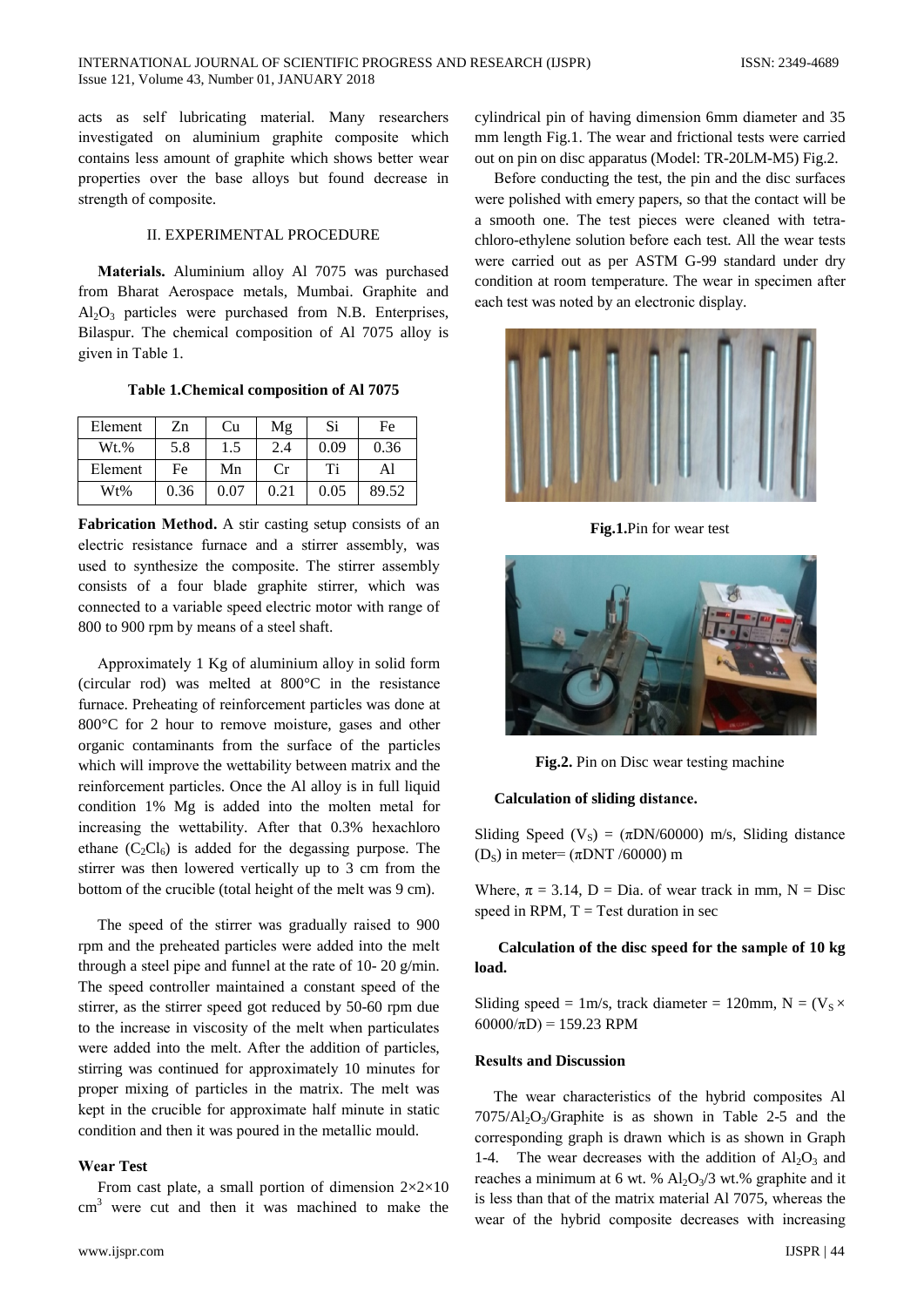sliding speed. At a higher sliding distance, rise of temperature of the sliding surfaces is inevitable and heavy deformation at a higher sliding distance, but the reduction in wear rate of the hybrid composite relative to the matrix material can be one of the reasons which is beneficial for the effect of the graphite addition in reducing the wear of the composites due to the formation of a thin lubricating graphite film on the tribo surface.

The wear increases with increasing applied load and at all the load condition: the minimum wear was at 3 wt. %  $Al_2O_3/3$  wt. % graphite hybrid composites. The  $Al_2O_3$ particles act as load bearing elements in the hybrid composites and also it results in the formation of a more stable lubricating film on the tribo surface of the hybrid composites. The decreased wear rate of hybrid composite with graphite content can be ascribed to the collective effects of graphite and  $Al_2O_3$  particles in the formation of a more resistant tribo layer on the contact surface. The graphite tribo film minimizes the degree of shear stress transferred to the sliding material underneath the sliding contact area which results in less plastic deformation in the subsurface region and reduces the wear rate in the hybrid composites.

# Table 2. Wear properties of material at different sliding distance

| Material                               | Sliding<br>distance<br>(m) | Time<br>(sec) | W1<br>$(\mu m)$ | W <sub>2</sub><br>$(\mu m)$ | Wmean<br>$(\mu m)$ |
|----------------------------------------|----------------------------|---------------|-----------------|-----------------------------|--------------------|
| A1 7075                                | 250                        | 312           | 332             | 340                         | 336                |
|                                        | 500                        | 624           | 198             | 216                         | 207                |
|                                        | 750                        | 936           | 143             | 149                         | 146                |
|                                        | 1000                       | 1248          | 91              | 87                          | 89                 |
| Al $7075+$                             | 250                        | 312           | 184             | 196                         | 190                |
| 3% Al2O3+                              | 500                        | 624           | 122             | 136                         | 129                |
| 3% Graphite                            | 750                        | 936           | 104             | 98                          | 101                |
|                                        | 1000                       | 1248          | 63              | 73                          | 68                 |
| Al $7075+$<br>6% Al2O3+<br>3% Graphite | 250                        | 312           | 168             | 174                         | 171                |
|                                        | 500                        | 624           | 116             | 122                         | 119                |
|                                        | 750                        | 936           | 85              | 79                          | 82                 |
|                                        | 1000                       | 1248          | 47              | 53                          | 50                 |
| Al $7075+$<br>9% Al2O3+                | 250                        | 312           | 187             | 177                         | 182                |
|                                        | 500                        | 624           | 131             | 143                         | 137                |
| 3% Graphite                            | 750                        | 936           | 119             | 105                         | 112                |
|                                        | 1000                       | 1248          | 69              | 69                          | 69                 |

Load: 20N, Sliding speed: 0.8 m/s, RPM: 170

The effect of graphite on friction coefficient is as shown in Graph 4. The coefficient of friction of hybrid composite decreases due to the presence of graphite. The reduction in the coefficient of friction is due to the release of graphite during their wear process which acts as the solid lubricant.

However it is observed that in all cases wear decreases with respect to increase in percentage addition of reinforcement up to 7 %. The subsequent marginal increasing trend of these hybrid composites at 9 wt. % of reinforcement overshooting the wear rate can be the negative effect of the hard particle addition together with the increasing tendency of crack initiation and propagation at the reinforcement/metal interface.

# Table 3. Wear properties of material at different sliding speed

| Material        | Sliding | W1        | W2        | Wmean     |
|-----------------|---------|-----------|-----------|-----------|
|                 | speed   | $(\mu m)$ | $(\mu m)$ | $(\mu m)$ |
|                 | (m/s)   |           |           |           |
| Al 7075         | 0.6     | 440       | 436       | 438       |
|                 | 0.8     | 332       | 336       | 334       |
|                 | 1       | 480       | 490       | 485       |
| Al $7075 + 3%$  | 0.6     | 253       | 249       | 251       |
| $Al_2O_3 + 3\%$ | 0.8     | 174       | 178       | 176       |
| Graphite        | 1       | 302       | 300       | 301       |
| Al $7075 + 6\%$ | 0.6     | 265       | 273       | 269       |
| $Al_2O_3 + 3\%$ | 0.8     | 168       | 162       | 165       |
| Graphite        | 1       | 290       | 274       | 282       |
| Al $7075 + 9\%$ | 0.6     | 290       | 296       | 293       |
| $Al_2O_3 + 3\%$ | 0.8     | 187       | 183       | 185       |
| Graphite        | 1       | 313       | 321       | 317       |

## Load: 20N, Sliding distance: 250 m

# Table 4. Wear properties of material at different load

## Sliding speed: 0.8 m/s, sliding distance: 250 m

| Material        | Load | W1        | W2        | Wmean     |
|-----------------|------|-----------|-----------|-----------|
|                 | (N)  | $(\mu m)$ | $(\mu m)$ | $(\mu m)$ |
| Al 7075         | 10   | 44        | 50        | 47        |
|                 | 20   | 71        | 73        | 72        |
|                 | 30   | 81        | 77        | 79        |
| Al $7075 + 3\%$ | 10   | 23        | 33        | 28        |
| $Al_2O_3 + 3\%$ | 20   | 45        | 33        | 39        |
| Graphite        | 30   | 54        | 60        | 57        |
| Al $7075 + 6\%$ | 10   | 26        | 20        | 23        |
| $Al_2O_3 + 3\%$ | 20   | 36        | 34        | 35        |
| Graphite        | 30   | 55        | 47        | 51        |
| Al $7075 + 9\%$ | 10   | 30        | 42        | 36        |
| $Al_2O_3 + 3\%$ | 20   | 41        | 41        | 41        |
| Graphite        | 30   | 59        | 77        | 68        |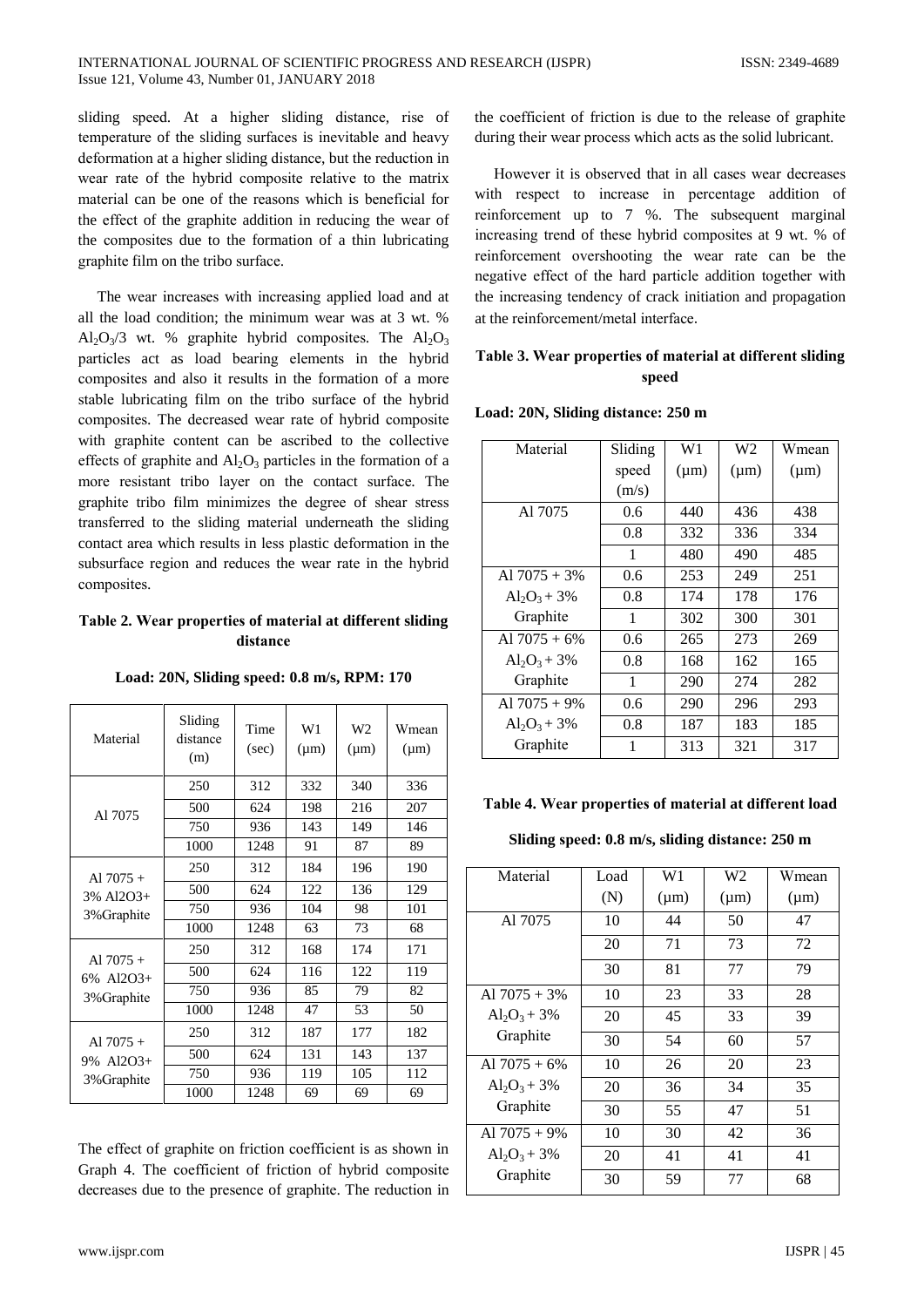## Table 5. Coefficient of friction of different material

Load: 20N, Sliding speed: 0.8 m/s, sliding distance: 250

 $\mathbf{m}$ 

| Material                                       | (cof) <sub>1</sub> | $(cof)_{2}$ | $(cof)_{mean}$ |
|------------------------------------------------|--------------------|-------------|----------------|
| A17075                                         | 0.255              | 0.285       | 0.27           |
| Al $7075 + 3\%$ Al <sub>2</sub> O <sub>3</sub> | 0.24               | 0.26        | 0.25           |
| $+3\%$ Graphite                                |                    |             |                |
| Al $7075 + 6\%$ Al <sub>2</sub> O <sub>3</sub> | 0.135              | 0.125       | 0.13           |
| $+3\%$ Graphite                                |                    |             |                |
| Al $7075 + 9\%$ Al <sub>2</sub> O <sub>3</sub> | 0.08               | 0.086       | 0.083          |
| $+3\%$ Graphite                                |                    |             |                |



Graph.1. Sliding distance Vs wear



Graph.2. Sliding speed Vs wear





Graph.4. Wt. % Vs Coefficient of Friction

## **CONCLUSION**

In the Present research, hybrid metal matrix composites i.e. Al  $7075/Al_2O_3/G$ raphite has been successfully fabricated using stir cast method. Increase in load increases the wear while it is observed that wear decreases with respect to increase in sliding distance. In case of sliding velocity as it increases the nature of graph shows that wear first decreases then it suddenly increases.

Wear tends to decrease with increasing particle volume content. It also indicates that  $Al_2O_3$  and graphite addition is beneficial in reducing wear of the aluminium composite. Wear in reinforced alloy is less compare to unreinforced alloy. Coefficient of friction decreases with respect to increase in particle volume content.

#### **REFERENCES**

[1]. G. B. Veeresh Kumar, C. S. P Rao, N. Selvaraj, M. S. Bhagyashekhar, Studies on Al 6061-SiC and Al 7075- $Al_2O_3$  metal matrix composites, Journal of Minerals &